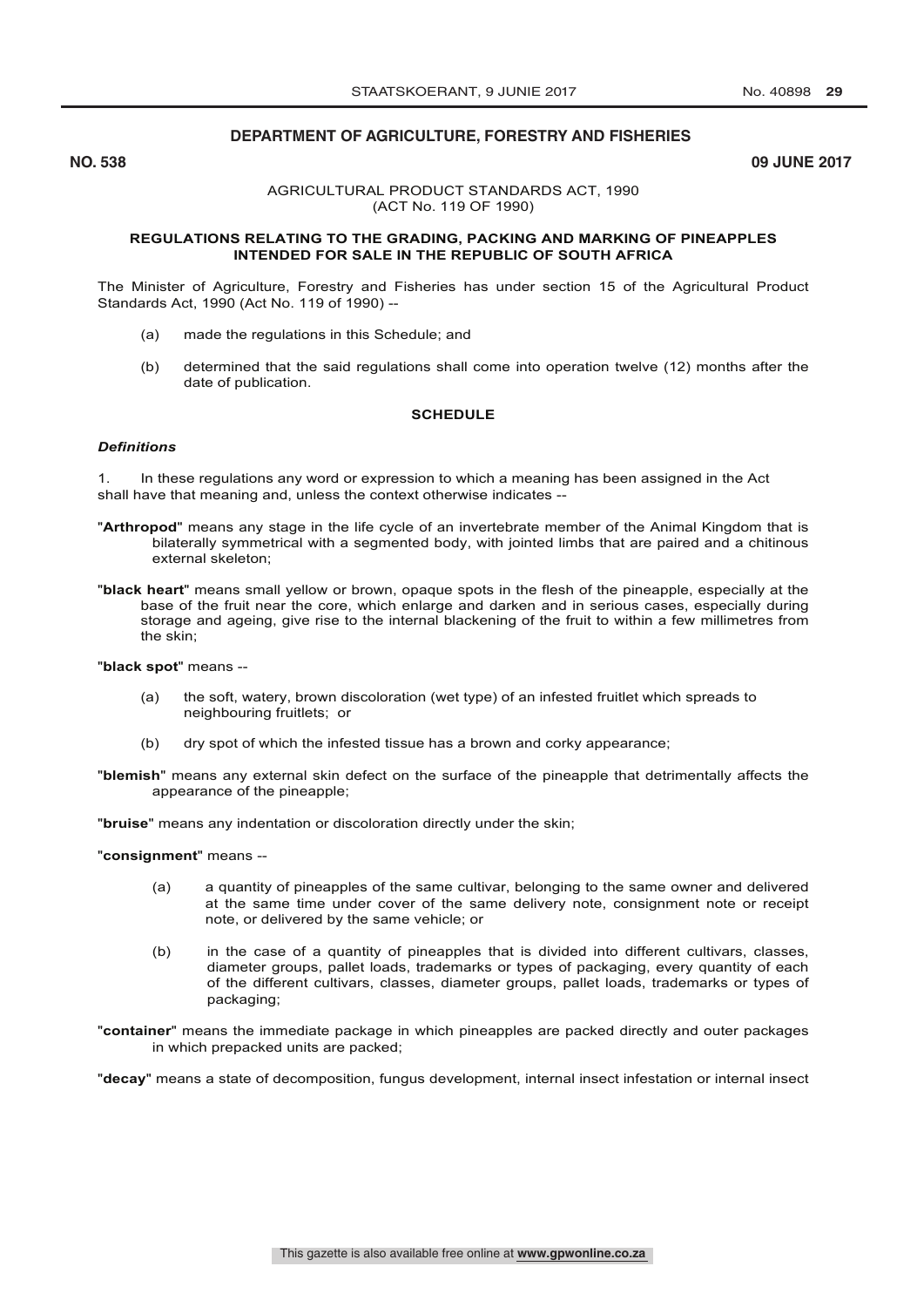2

damage, with signs of tissue collapse or insect excrement, which detrimentally affects the quality of the pineapples;

"**diameter**" means the largest section measured at right angles to the longitudinal axis of the pineapple;

"**dry crack**" means any crack that exposes the flesh and which has dried out and is sealed off;

"**foreign matter**" means any material or substance not normally present in, on or between the pineapples;

**"glassiness"** means –

- (a) in relation to major, means the occurrence of a glassy appearance into the core and/or up to a level just beneath the surface of the shell and/or which results in fermentation; and
- (b) in relation to minor, means a glassy appearance of the flesh with yellowing and/or browning of the core;
- "**injury**" means any wound which has pierced the skin of the pineapple and exposes the flesh, with the exception of such wounds which have become completely callused;
- "**inspector**" means an officer under the control of the Executive Officer or an Assignee or a qualified employee of an Assignee;
- **"internal heat damage**" means a condition which causes sagging of the flesh directly under the skin, desiccation and grey to yellow-brown discoloration of the flesh and/or a crack in the core;
- "**pineapples"** means the fruit of the cultivar which are grown from the species *Ananas Comosus*;
- "**prepacked unit**" means any single packing unit for presentation as such to the consumer consisting of pineapples and the packaging into which the pineapples were put before being offered for sale;
- "**the Act**" means the Agricultural Product Standards Act, 1990 (Act No. 119 of 1990);
- **"well-formed"** means that the pineapple has a shape which is typical of the cultivar concerned;
- **"winter spot"** means a ring blemish on the ring eyes of the pineapple which covers the total fruit area and which makes the appearance unattractive; and
- "**yellow spot"** means elevated yellow spots on the crown leaves or, if occurring internally, a condition where the individual fruitlets are caused to die off so that a dry cavity is formed (it is also referred to a "dead eye").

#### **PART I**

#### *Restrictions over the sale of pineapples*

- 2. (1) No person shall sell pineapples in the Republic of South Africa --
	- (a) unless such pineapples are sold according to the classes set out in regulation 3;
	- (b) unless such pineapples comply with the standards for the class concerned as set out in regulation 4;
	- (c) unless such pineapples are packed in a container and in accordance with the packing requirements as set out in regulations 5, 6, 7, 8, and 9; and
	- (d) unless such pineapples are marked with the particulars and in the manner prescribed in regulation 10.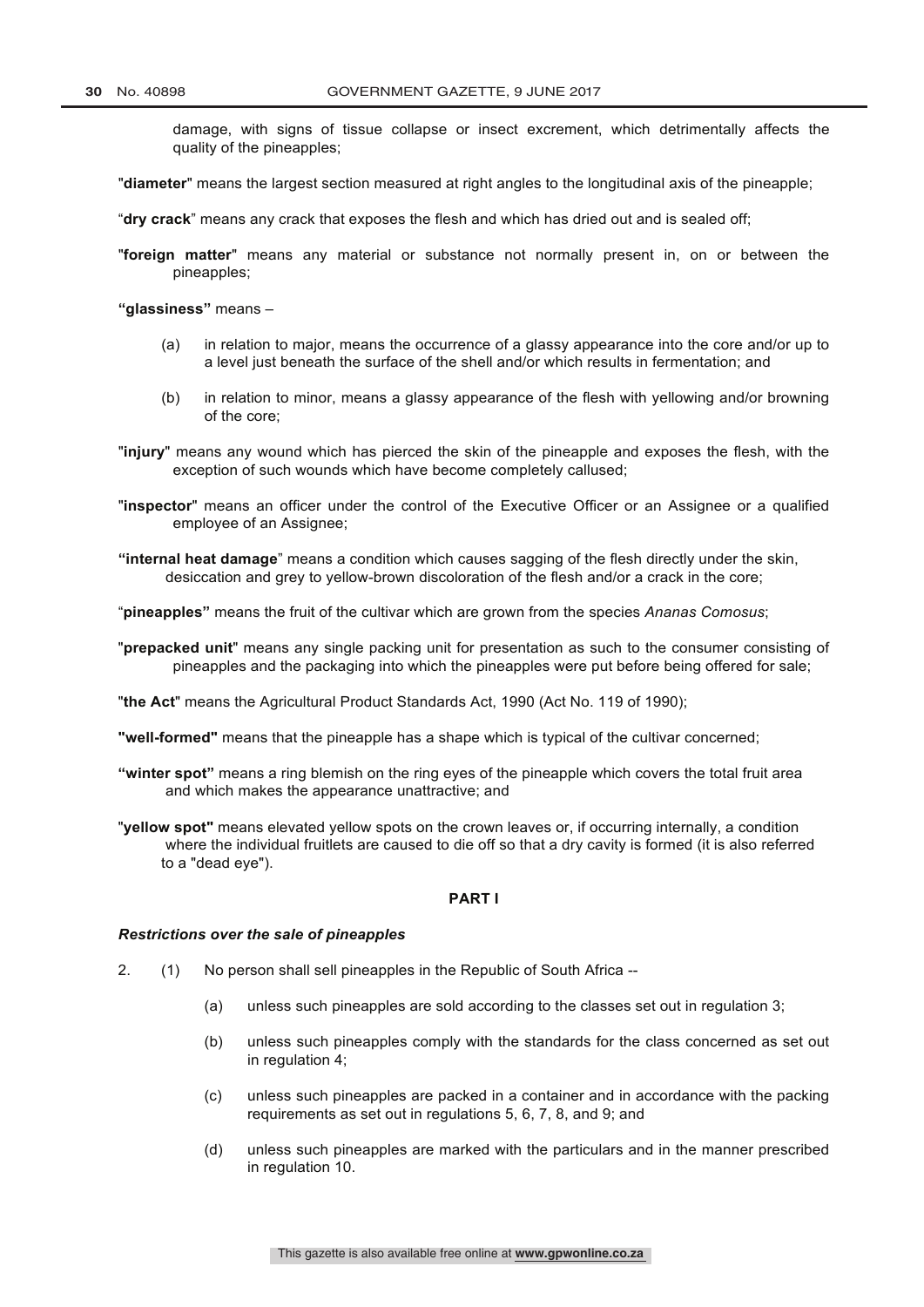3 (2) Imported pineapples may be exempted from the provisions of sub-regulation (1): provided that the pineapples --

- (a) comply with either the Codex, UNECE (United Nations Economic Commission for Europe) or OECD (Organisation for Economic Co-operation and Development) standards; and
- (b) are according to bilateral agreement accompanied by certificate issued by a relevant government authority responsible for quality control of fresh fruit and vegetables and in which it is certified that the quality of the pineapples as verified through inspection conforms to the relevant standard.

(3) The Executive Officer may grant written exemption, entirely or partially, to any person on such conditions as he or she deems necessary, from the provisions of sub-regulation (1).

## **QUALITY STANDARDS**

# *Classes of pineapples*

3. There are three classes of pineapples, namely Class 1, Class 2 and Lowest Class.

## *Standards for classes*

- 4. (1) Pineapples shall comply with the specifications as set out in Tables 1, 2 and 3.
	- (2) No consignment of pineapples classified as "Class 1", "Class 2", and "Lowest Class" shall contain:
		- (a) any organisms which may be a source of danger to human beings; and
		- (b) Arthropod infestation including the organisms which according to paragraph (a) do not form part of plant injurious organisms, excluding organisms which may be a source of danger to the human beings, on more than 3% of the pineapples or three free running Arthropod per pallet load or part thereof in the consignment: Provided that it does not exceed a maximum of one Arthropod per container.

## **PART II**

## **PACKING REQUIREMENTS**

# *Containers*

- 5. (1) Containers in which pineapples are packed shall --
	- (a) be clean, dry, undamaged and suitable;
	- (b) not impart a foreign taste or odour to the pineapples;
	- (c) be free from any visible signs of fungus growth;
	- (d) be free from Arthropod infestation; and
	- (e) be strong and rigid enough to ensure that the original shape be retained and not bulge out, dent in, break or tear, to the extent that pineapples are damaged or are at risk of being damaged, during normal storage, handling or transport.
	- (2) Containers (excluding cartons) that are re-used, shall be of a suitable material that can be cleaned and disinfected prior to re-use.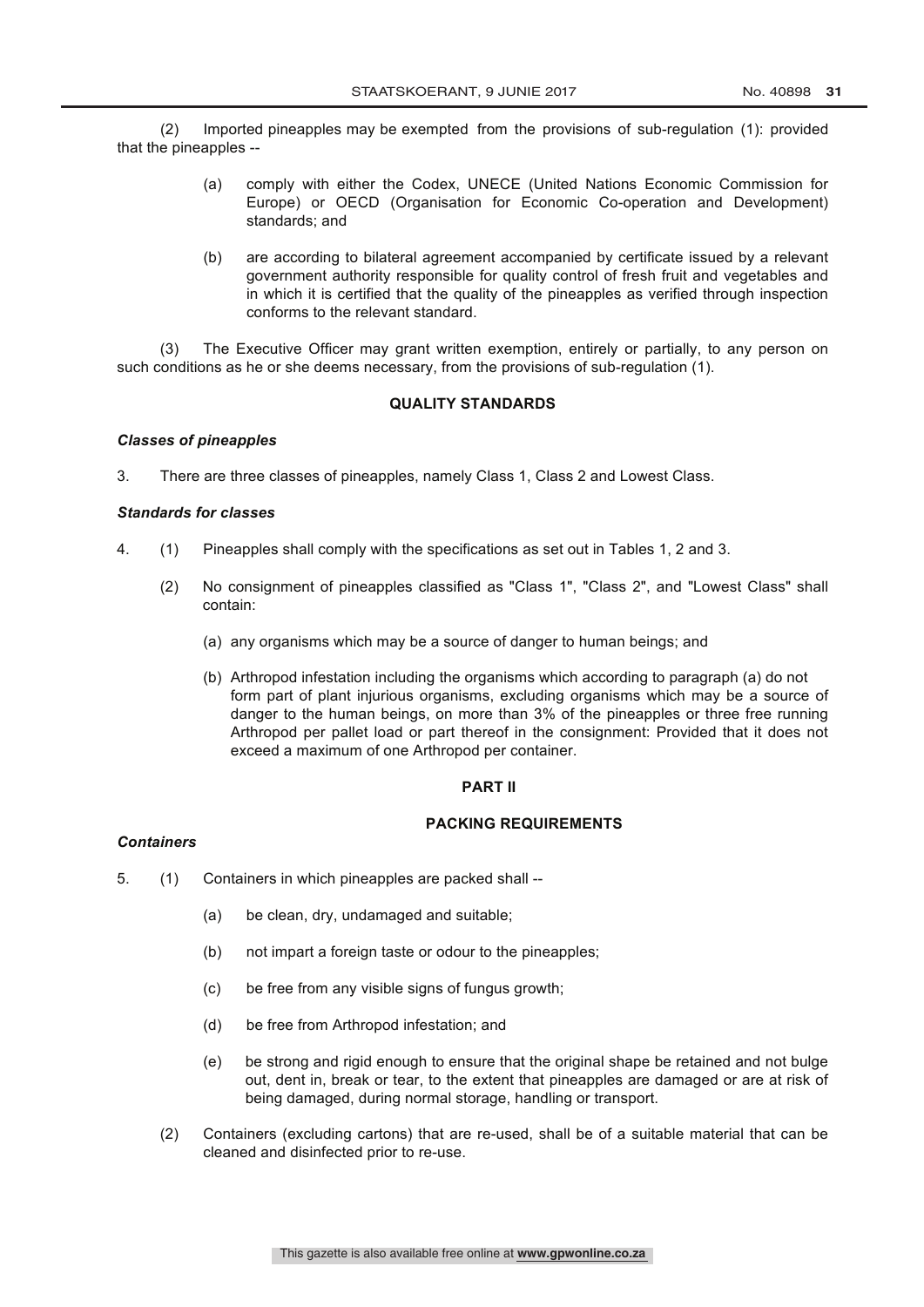## *Packing requirements*

- 6. (1) Only pineapples of the same quality, size and cultivar shall be packed together in the same container.
	- (2) Pineapples in the same container shall be uniform in size.
	- (3) If pineapples are packed in prepacked units, such units shall be packed in a suitable manner in an outer package: Provided that the prepacked units are clean, dry, undamaged and suitable.

## *Packing material*

7. If packing material is used inside containers, such packing material shall be clean, dry, odourless and of a quality such as to avoid causing any external or internal damage to the pineapples.

#### *Stacking of containers on pallets*

- 8. If containers containing pineapples are palletised --
	- (1) the pallet shall be clean, undamaged and suitable;
	- (2) the containers shall be stacked firmly and square with each other and the pallet;
	- (3) only containers of the same dimensions shall be stacked in the same layer on the pallet; and
	- (4) the containers shall not be stacked upside-down on the pallet.

#### *Strapping of pallet loads*

- 9. (1) A pallet load of containers shall be strapped in a suitable manner.
	- (2) If containers without lids are being used, a suitable covering may be placed on top of the pallet load of containers before the pallet load is strapped.

#### **MARKING REQUIREMENTS**

10. (1) Each container containing pineapples shall be marked clearly, indelibly, legibly and neatly on any visible short or long side of the lid or container, where lids are not used, by printing, stamping or by means of specially designed labels with the following particulars: Provided that all particulars shall be grouped on the same side:

- (a) the expression "Pineapples" in case of containers where the contents are not visible from the outside;
- (b) the appropriate cultivar/variety;
- (c) the appropriate Class in accordance with regulation 3;
- (e) the name and physical or postal address of the producer or owner of the contents of container;
- (f) the country of origin (e.g. "Product of South Africa", Produced in South Africa" or any other similar expression);
- (g) the expression: "Intended for decorations" or any other similar wording; and
- (h) the applicable date of packing/date code (optional).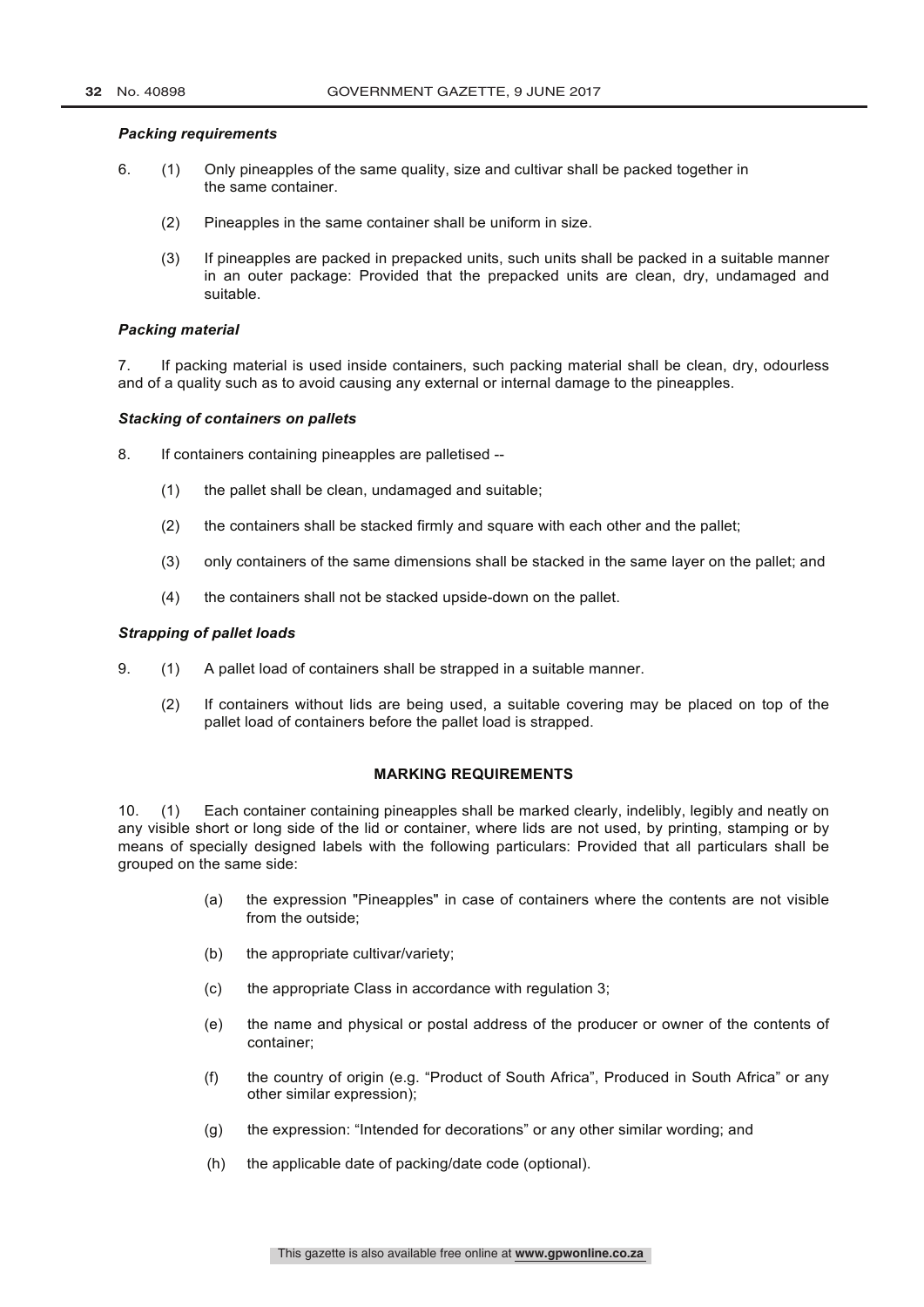(2) Subject to the provisions of sub-regulation (1), each outer package containing prepacked units shall be marked with an indication of the total number of prepacked units per outer package: Provided that if the total number of prepacked units is visible from the outside, it does not have to be indicated on the outer package.

## *Prohibition of false or misleading description of products*

11. No person shall use any name, word, expression, reference, particulars or indication in any manner, either by itself or in conjunction with any other verbal, written, printed, illustrated or visual material, in connection with the sale of a product in a manner that conveys or creates or is likely to convey or create a false or misleading impression as to the nature, substance, quality or other properties, or the class or grade, origin, identity or manner or place of production, of that product.

#### **Display**

12. If pineapples are displayed for sale in loose quantities –

- (1) any quantity of a particular class or cultivar, as the case may be, shall not be displayed mixed with pineapples of any other class or cultivar; and
- (2) the class and cultivar of such quantity of pineapples shall be indicated in clear legible letters on a notice board prominently placed at the quantity of pineapples.

## **PART III**

#### **SAMPLING PROCEDURES**

#### *Obtaining a sample of the consignment*

13. At least two percent in a consignment shall be drawn at random for inspection purposes and an inspector shall be satisfied that the containers so drawn are representative of the consignment concerned.

## *Obtaining an inspection sample*

14*.* An inspection sample shall be drawn from each container obtained in accordance with regulation 13 and consist of the entire contents of the container.

#### *Deviating sample*

15. If an inspector should notice during the process of drawing the random sample or during the inspection, that some of the containers derived from any part of the pallet load, truck load or consignment, contain pineapples which are noticeably inferior to or differ from the contents of the containers which represent the remainder of the pallet load, truck load or consignment, the inspection results shall be based only on the containers derived from the deviating portion of the pallet load, truck load or consignment, and further samples required for inspection shall be drawn from this deviating portion.

# **METHODS OF INSPECTION**

## *Determination of internal deviations*

16. Internal deviations in pineapples shall be determined as follows:

(1) Take as working sample the pineapples which, in the opinion of the inspector, are the most likely to have been affected by internal deviations from the inspection sample obtained in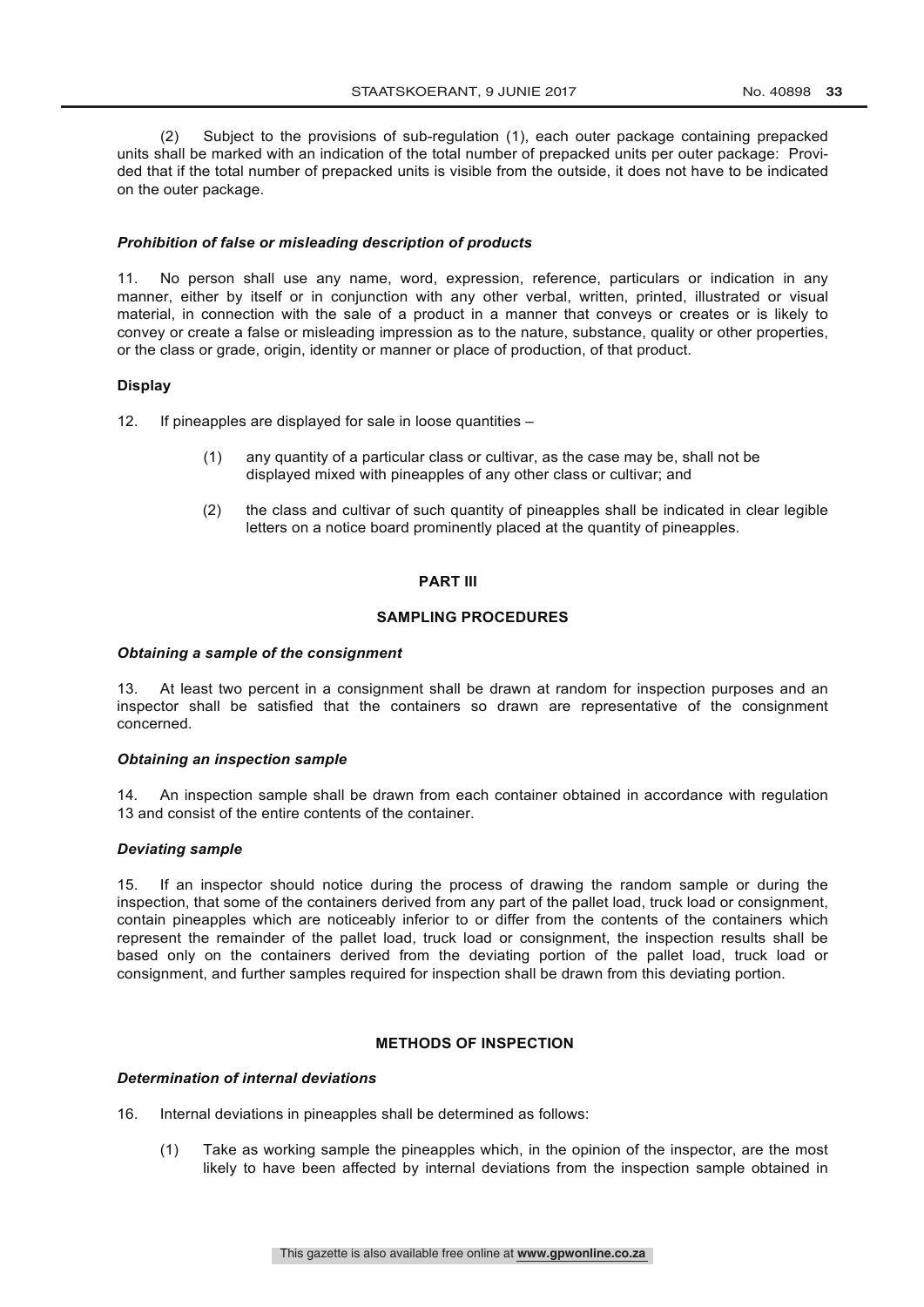accordance with regulation 14.

- (2) Peel the pineapples.
- (3) Cut each of the pineapples in the length in disks of about 6 mm thick.
- (4) Calculate the number of pineapples thus found to be affected by internal deviations, as a percentage of the total number of pineapples in the inspection sample.
- (5) Determine the average percentage of all the inspection samples taken in accordance with regulation 14.

#### *Determination of brix*

17. (1) The brix of the pineapples in a consignment shall be determined with a calibrated refractometer.

(2) At least ten fruit shall be taken from the containers drawn for inspection in regulation 14, for the obtaining of a representative juice sample (the fruit must preferably be taken from different containers). Both halves of each fruit should be tested.

- (3) A representative juice sample shall be obtained as follows:
	- (a) Use a knife to cut each of the ten fruit obtained in subregulation 17 (2) in half at right angles to its longitudinal axis.
	- (b) Use a knife to repeatedly prick the flesh of the cut fruits as thoroughly as possible.
	- (c) Squeeze the cut half in order to obtain juice.
- (4) To determine brix, the following procedure shall be followed:
	- (a) Clean the prism plate with distilled water and wipe off with a clean, dry tissue.
	- (b) Place an equal number of two or more juice drops on the prism plate of the refractometer.
	- (c) Note the reading on the prism scale to one decimal place.
	- (d) Determine the average reading of the ten fruits.
	- (e) Such average reading represents the brix of the consignment concerned.
- (5) If the test does not comply, another sample shall be drawn and tested. The consignment shall be approved if the average of all the ten fruits thus tested complies with the aforesaid prescribed requirement. If the second test of the average of all ten fruits thus tested doesn't comply with the aforesaid prescribed requirement the consignment shall be rejected.

## *Offence and penalties*

18. Any person who contravenes or fails to comply with the provisions of these regulations, shall be guilty of an offence and may upon conviction be liable to a fine or to imprisonment in terms of section 11 of the Act.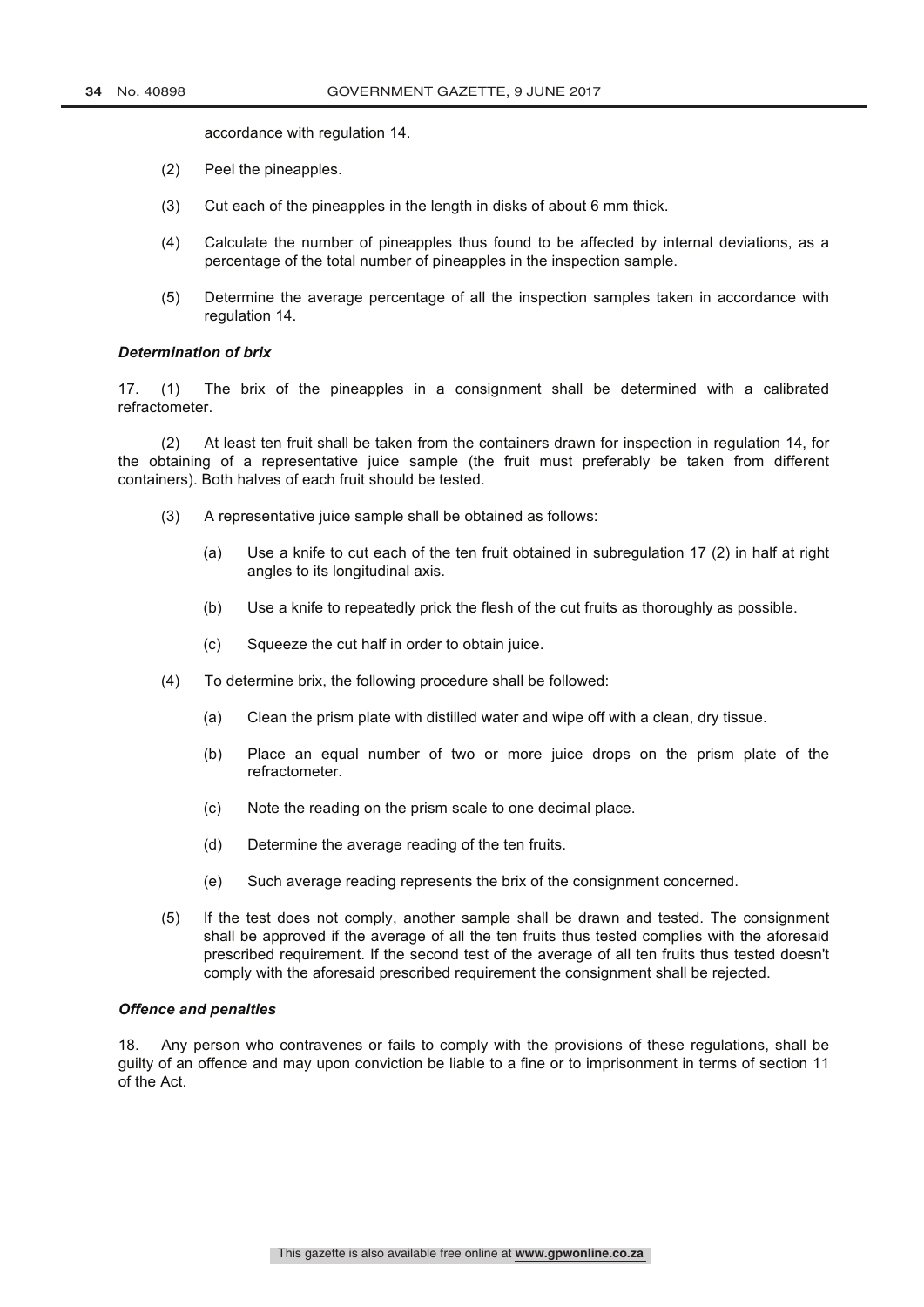# **TABLE 1: PERMISSIBLE CULTIVARS**

# **CULTIVARS/VARIETIES**

**Cayenne** MD2 Queen

# **Any other suitable cultivar**

# **TABLE 2: QUALITY STANDARDS**

| <b>Quality Factor</b> |                          | Class 1                                                                      |                             | Class 2                                                                      |                                                                                                     |           | <b>Lowest Class</b>                                                          |         |
|-----------------------|--------------------------|------------------------------------------------------------------------------|-----------------------------|------------------------------------------------------------------------------|-----------------------------------------------------------------------------------------------------|-----------|------------------------------------------------------------------------------|---------|
| 1.                    | Appearance               | intact                                                                       |                             | Attractive, clean, fresh and                                                 | Attractive, clean, fresh and<br>intact                                                              |           |                                                                              |         |
| 2.                    | Shape                    | concerned                                                                    | Typical of the cultivar     |                                                                              | Typical of the cultivar<br>concerned                                                                |           |                                                                              | $\star$ |
| 3.                    | Crowns                   | (a)                                                                          | dead or dry leaves          | Fresh, firm, clean, well-<br>formed and free from                            | (a)                                                                                                 |           | Fresh, firm, clean, well-<br>formed and free from<br>dead or dry leaves; and | $\star$ |
|                       |                          | (b)                                                                          | shall be single; and        |                                                                              | (b)                                                                                                 | allowable | double crowns are                                                            | $\star$ |
|                       |                          | (c)                                                                          | no sprouts are<br>allowable |                                                                              |                                                                                                     |           |                                                                              |         |
| 4.                    | <b>Stems</b>             | Shall be attached: Provided<br>that it --                                    |                             | Shall be attached: Provided<br>that it --                                    |                                                                                                     |           | $\star$                                                                      |         |
|                       |                          | (a)                                                                          | formed;                     | shall be clean and well-                                                     | (a)                                                                                                 | formed;   | shall be clean and well-                                                     | $\star$ |
|                       |                          | (b)                                                                          | sured from a line           | shall not be more than<br>30 mm in length, mea-<br>across the base; and      | shall not be more than<br>(b)<br>30 mm in length, mea-<br>sured from a line across<br>the base; and |           |                                                                              | $\star$ |
|                       |                          | (c)                                                                          | and cleanly                 | shall be cut off evenly                                                      | shall be cut off evenly<br>(c)<br>and cleanly                                                       |           |                                                                              | $\star$ |
| 5.                    | Callused<br>cracks (dry) |                                                                              |                             |                                                                              |                                                                                                     |           |                                                                              |         |
| (a)                   | Single callused<br>crack | Two dry crack which does not<br>exceed the dimensions<br>below, is allowable |                             | Two dry crack which does not<br>exceed the dimensions below,<br>is allowable |                                                                                                     |           | $^\star$                                                                     |         |
|                       |                          | Maximum<br>length                                                            |                             | Maximum<br>depth                                                             | Maximum<br>length                                                                                   |           | Maximum depth                                                                |         |
|                       |                          | $(i)$ 5 mm                                                                   |                             | $\overline{3}$ mm                                                            | $(i)$ 10 mm                                                                                         |           | $\overline{3}$ mm                                                            |         |
|                       |                          | /or                                                                          |                             |                                                                              | $/$ or                                                                                              |           |                                                                              |         |
|                       |                          | $(ii)$ 10 mm<br>2 mm                                                         |                             | $(ii)$ 20 mm                                                                 |                                                                                                     | 3 mm      |                                                                              |         |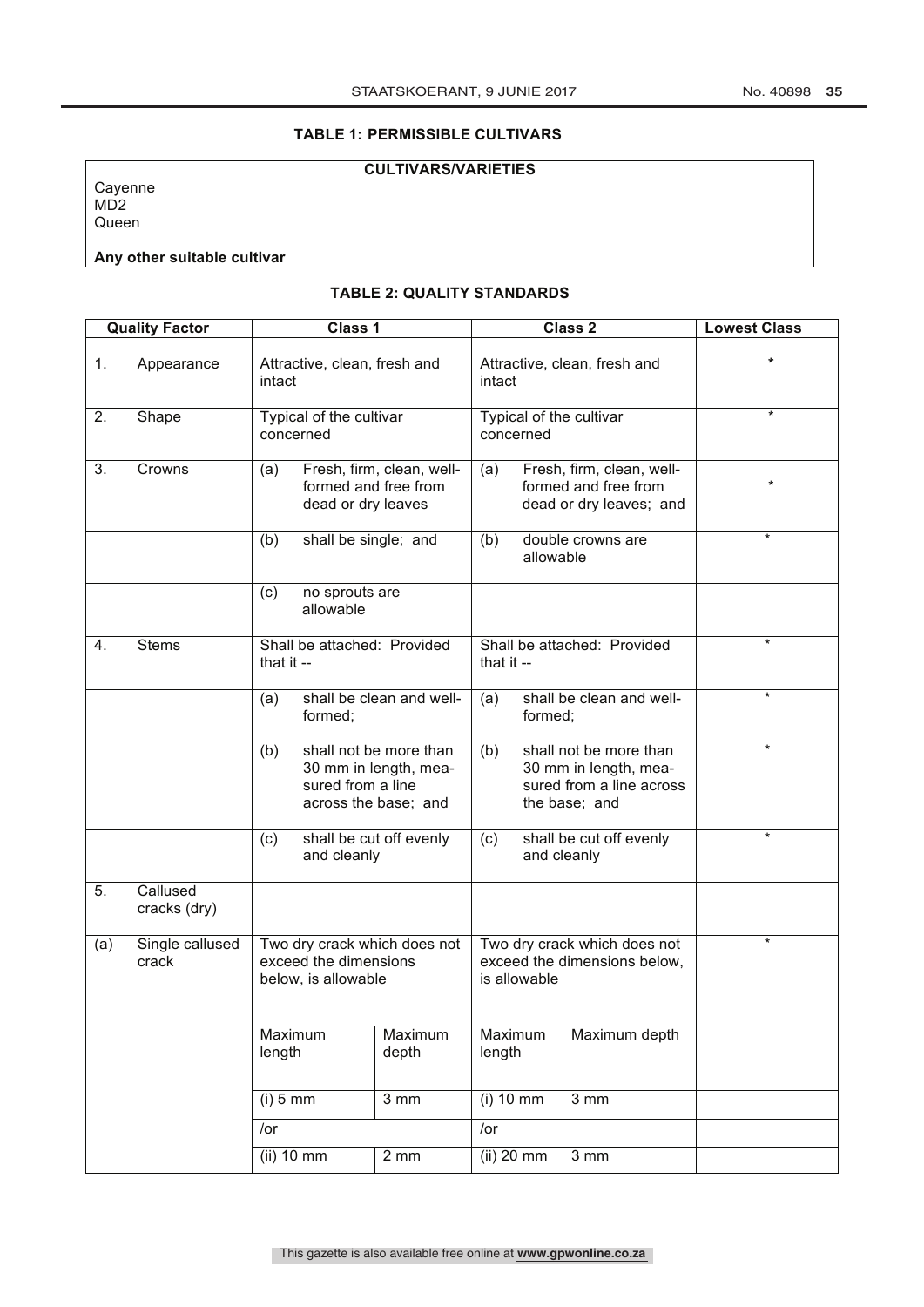| (b)                                                      | Multiple<br>callused cracks                                   | Two dry cracks not exceeding<br>5 mm in length and 2 mm in<br>depth is allowable<br>depth is allowable              |                     |                                                                                                                     | Two dry cracks not exceeding<br>10 mm in length and 3 mm in | $\star$  |
|----------------------------------------------------------|---------------------------------------------------------------|---------------------------------------------------------------------------------------------------------------------|---------------------|---------------------------------------------------------------------------------------------------------------------|-------------------------------------------------------------|----------|
| 6.                                                       | <b>Blemishes</b><br>(maximum<br>combined<br>surface area)     |                                                                                                                     |                     |                                                                                                                     |                                                             |          |
| (a)                                                      | Queen                                                         |                                                                                                                     |                     |                                                                                                                     |                                                             |          |
| (i)                                                      | $250 - 500$ g                                                 |                                                                                                                     | 200 mm <sup>2</sup> |                                                                                                                     | 250 mm <sup>2</sup>                                         | $\star$  |
| (ii)                                                     | $501 - 1000$ g                                                | $250$ mm <sup>2</sup>                                                                                               |                     | $300$ mm <sup>2</sup>                                                                                               |                                                             | $\star$  |
| (iii)                                                    | 1 001 - 1 500 g                                               | 350 mm <sup>2</sup>                                                                                                 |                     | 400 mm <sup>2</sup>                                                                                                 |                                                             | $\star$  |
| (b)<br>and other                                         | Cayenne, MD2<br>cultivars/varieties                           |                                                                                                                     |                     |                                                                                                                     |                                                             |          |
| (i)                                                      | 700 - 1 000 g                                                 | $250$ mm <sup>2</sup>                                                                                               |                     | 350 mm <sup>2</sup>                                                                                                 |                                                             | $\star$  |
| (ii)                                                     | $1001 - 1500$ g                                               | $350$ mm <sup>2</sup>                                                                                               |                     | $450$ mm <sup>2</sup>                                                                                               |                                                             | $\star$  |
| (iii)                                                    | 1 501 - 2 000 g                                               | 400 mm <sup>2</sup>                                                                                                 |                     | 500 mm <sup>2</sup>                                                                                                 |                                                             | $\star$  |
| (iv)                                                     | $2001 - 3000 g$                                               | $500$ mm <sup>2</sup>                                                                                               |                     | $600$ mm <sup>2</sup>                                                                                               |                                                             | $^\star$ |
| 7.                                                       | Minimum mass<br>in the case of:                               |                                                                                                                     |                     |                                                                                                                     |                                                             |          |
| Queen<br>(a)                                             |                                                               | 250 g: Provided that if the<br>pineapples are intended for<br>decorative purposes, it shall<br>weigh at least 150 g |                     | 250 g: Provided that if the<br>pineapples are intended for<br>decorative purposes, it shall<br>weigh at least 150 g |                                                             | *        |
| Cayenne, MD2<br>(b)<br>and other<br>cultivars/varieties  |                                                               | 700 g: Provided that if the<br>pineapples are intended for<br>decorative purposes, it shall<br>weigh at least 250 g |                     | 700 g: Provided that if the<br>pineapples are intended for<br>decorative purposes, it shall<br>weigh at least 250 g |                                                             | $^\star$ |
| 8.                                                       | Skin colour<br>(light yellow to<br>orange) in the<br>case of: | Minimum                                                                                                             | Maximum             | Minimum                                                                                                             | Maximum                                                     | $\star$  |
| (i)                                                      | Queen                                                         | Colour break                                                                                                        | 100%                | Colour<br>break                                                                                                     | 100%                                                        |          |
| Cayenne, MD2<br>(ii)<br>and other<br>cultivars/varieties |                                                               | Colour break                                                                                                        | 100%                | Colour<br>break                                                                                                     | 100%                                                        |          |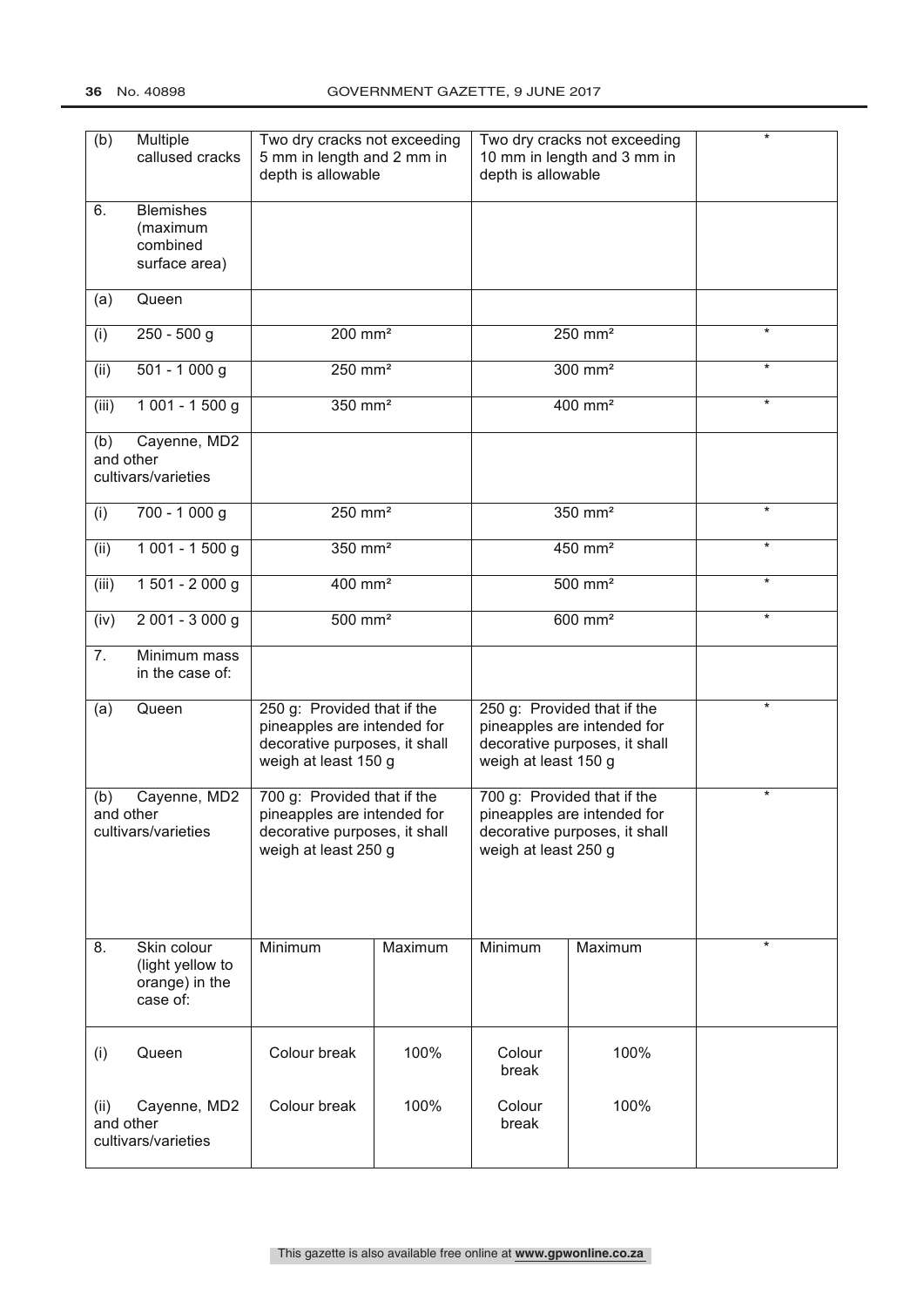| Minimum<br>9.<br>maturity |                                                                                     | 12° Brix                                                                                                                                                                     | 12° Brix                                                                                                                                                         |         |
|---------------------------|-------------------------------------------------------------------------------------|------------------------------------------------------------------------------------------------------------------------------------------------------------------------------|------------------------------------------------------------------------------------------------------------------------------------------------------------------|---------|
| 10.                       | <b>Black</b> heart                                                                  |                                                                                                                                                                              |                                                                                                                                                                  |         |
| (a)                       | Individually                                                                        | Not more than 3 spots of<br>2 mm in diameter is allowable                                                                                                                    | Not more than 3 spots of<br>3 mm in diameter is allowable                                                                                                        | $\star$ |
| (b)                       | Combined                                                                            | Not more than 5 mm in dia-<br>meter                                                                                                                                          | Not more than 6 mm in dia-<br>meter                                                                                                                              | ¥       |
| 11.                       | <b>Black spot</b>                                                                   |                                                                                                                                                                              |                                                                                                                                                                  |         |
| (a)                       | Dry                                                                                 | One spot of 10 mm in<br>diameter is allowable: Pro-<br>vided that not more than 3<br>spots which collectively do<br>exceed<br>10<br>mm<br>in<br>not<br>diameter is allowable | One spot of 10 mm in<br>diameter is allowable: Pro-<br>vided that not more than 3<br>spots which collectively do not<br>exceed 10 mm in diameter is<br>allowable | $\star$ |
| (b)<br>gressive)          | Wet (pro                                                                            | May deviate to the extent set<br>out in Table 3                                                                                                                              | May deviate to the extent set<br>out in Table 3                                                                                                                  | $\star$ |
| 12.                       | Glassiness                                                                          |                                                                                                                                                                              |                                                                                                                                                                  |         |
| (a)                       | Minor                                                                               | May deviate to the extent set<br>out in Table 3                                                                                                                              | May deviate to the extent set<br>out in Table 3                                                                                                                  | $\star$ |
| (b)                       | Major                                                                               | May deviate to the extent set<br>out in Table 3                                                                                                                              | May deviate to the extent set<br>out in Table 3                                                                                                                  | $\star$ |
| 13.                       | Yellow spot                                                                         | May deviate to the extent set<br>out in Table 3                                                                                                                              | May deviate to the extent set<br>out in Table 3                                                                                                                  | $\star$ |
| 14.                       | Foreign matter                                                                      | May deviate to the extent<br>set out in Table 3                                                                                                                              | May deviate to the extent<br>set out in Table 3                                                                                                                  | $\star$ |
| 15.                       | Uniformity of<br>size in the<br>same container                                      | Uniform:<br>Provided that the<br>mass of the largest fruit shall<br>not exceed the mass of the<br>smallest fruit by more than<br>33%                                         | Uniform:<br>Provided that the<br>mass of the largest fruit shall<br>not exceed the mass of the<br>smallest fruit by more than<br>33%                             | $\star$ |
| 16.                       | Unspecified<br>internal or<br>external quality<br>defects not<br>mentioned<br>above | May deviate to the extent set<br>out in Table 3                                                                                                                              | May deviate to the extent set<br>out in Table 3                                                                                                                  | $\star$ |

\* Denotes no specificatios